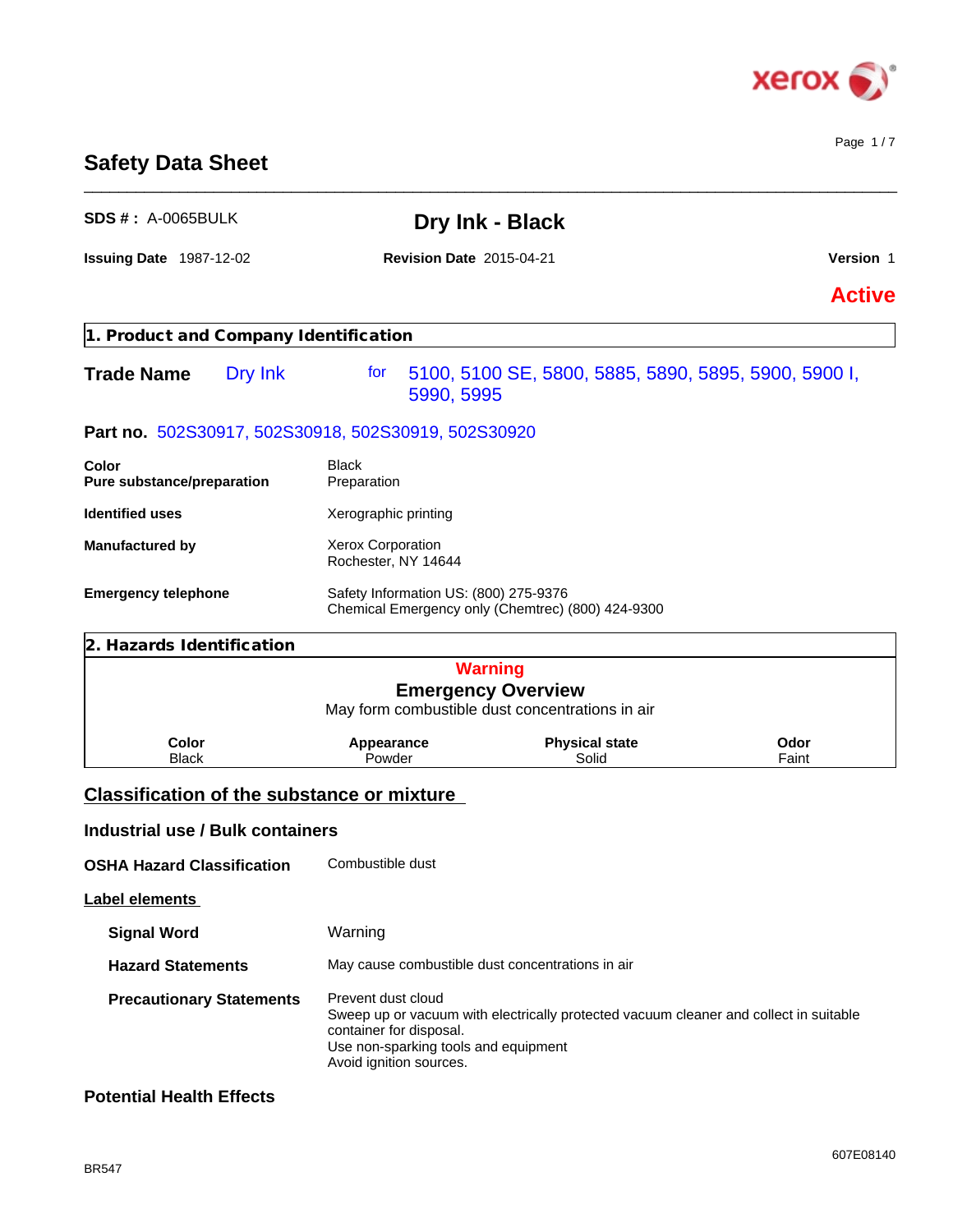

# \_\_\_\_\_\_\_\_\_\_\_\_\_\_\_\_\_\_\_\_\_\_\_\_\_\_\_\_\_\_\_\_\_\_\_\_\_\_\_\_\_\_\_\_\_\_\_\_\_\_\_\_\_\_\_\_\_\_\_\_\_\_\_\_\_\_\_\_\_\_\_\_\_\_\_\_\_\_\_\_\_\_\_\_\_\_\_\_\_\_\_\_\_\_ **SDS # :** A-0065BULK **Dry Ink - Black** Page 2 / 7

| <b>Principle Routes of Exposure</b> | Inhalation                                                                                                                                                                   |
|-------------------------------------|------------------------------------------------------------------------------------------------------------------------------------------------------------------------------|
| <b>Acute toxicity</b>               |                                                                                                                                                                              |
| Eyes                                | No known effect                                                                                                                                                              |
| <b>Skin</b>                         | No known effect                                                                                                                                                              |
| <b>Inhalation</b>                   | No known effect                                                                                                                                                              |
| Ingestion                           | No known effect                                                                                                                                                              |
| <b>Chronic effects</b>              |                                                                                                                                                                              |
| <b>Main symptoms</b>                | Overexposure may cause:                                                                                                                                                      |
|                                     | mild respiratory irritation similar to nuisance dust.                                                                                                                        |
| Aggravated medical conditions       | None under normal use conditions                                                                                                                                             |
| <b>Environmental hazard</b>         | The environmental impact of this product has not been fully investigated. However, this<br>preparation is not expected to present significant adverse environmental effects. |

# 3. Composition/Information on Ingredients

| <b>Chemical Name</b>        | <b>CAS-No</b> | Weight %  |
|-----------------------------|---------------|-----------|
| Styrene/butadiene copolymer | 9003-55-8     | 60-65     |
| Acrylic resin               | 9017-48-5     | $20 - 25$ |
| Carbon Black                | 1333-86-4     | $5 - 10$  |
| Polypropylene wax           | 9003-07-0     | 1-b       |

## 4. First Aid Measures

| General advice                    | For external use only. When symptoms persist or in all cases of doubt seek medical advice.<br>Show this material safety data sheet to the doctor in attendance. |
|-----------------------------------|-----------------------------------------------------------------------------------------------------------------------------------------------------------------|
| Eye contact                       | Immediately flush with plenty of water. After initial flushing, remove any contact lenses and<br>continue flushing for at least 15 minutes                      |
| <b>Skin contact</b>               | Wash skin with soap and water                                                                                                                                   |
| <b>Inhalation</b>                 | Move to fresh air                                                                                                                                               |
| Ingestion                         | Rinse mouth with water and afterwards drink plenty of water or milk                                                                                             |
| Notes to physician                | Treat symptomatically                                                                                                                                           |
| <b>Protection of first-aiders</b> | No special protective equipment required                                                                                                                        |
|                                   |                                                                                                                                                                 |

## 5. Fire-Fighting Measures

| <b>Flammable properties</b>    | Not flammable. Will not readily ignite                            |
|--------------------------------|-------------------------------------------------------------------|
| <b>Flash point</b>             | Not applicable                                                    |
| Suitable extinguishing media   | Use water spray or fog; do not use straight streams, Foam         |
| Unsuitable extinguishing media | Do not use a solid water stream as it may scatter and spread fire |
|                                |                                                                   |

# **Specific hazards arising from the chemical**

Fine dust dispersed in air, in sufficient concentrations, and in the presence of an ignition source is a potential dust explosion hazard

**Hazardous combustion products** Hazardous decomposition products due to incomplete combustion Carbon oxides Nitrogen oxides (NOx)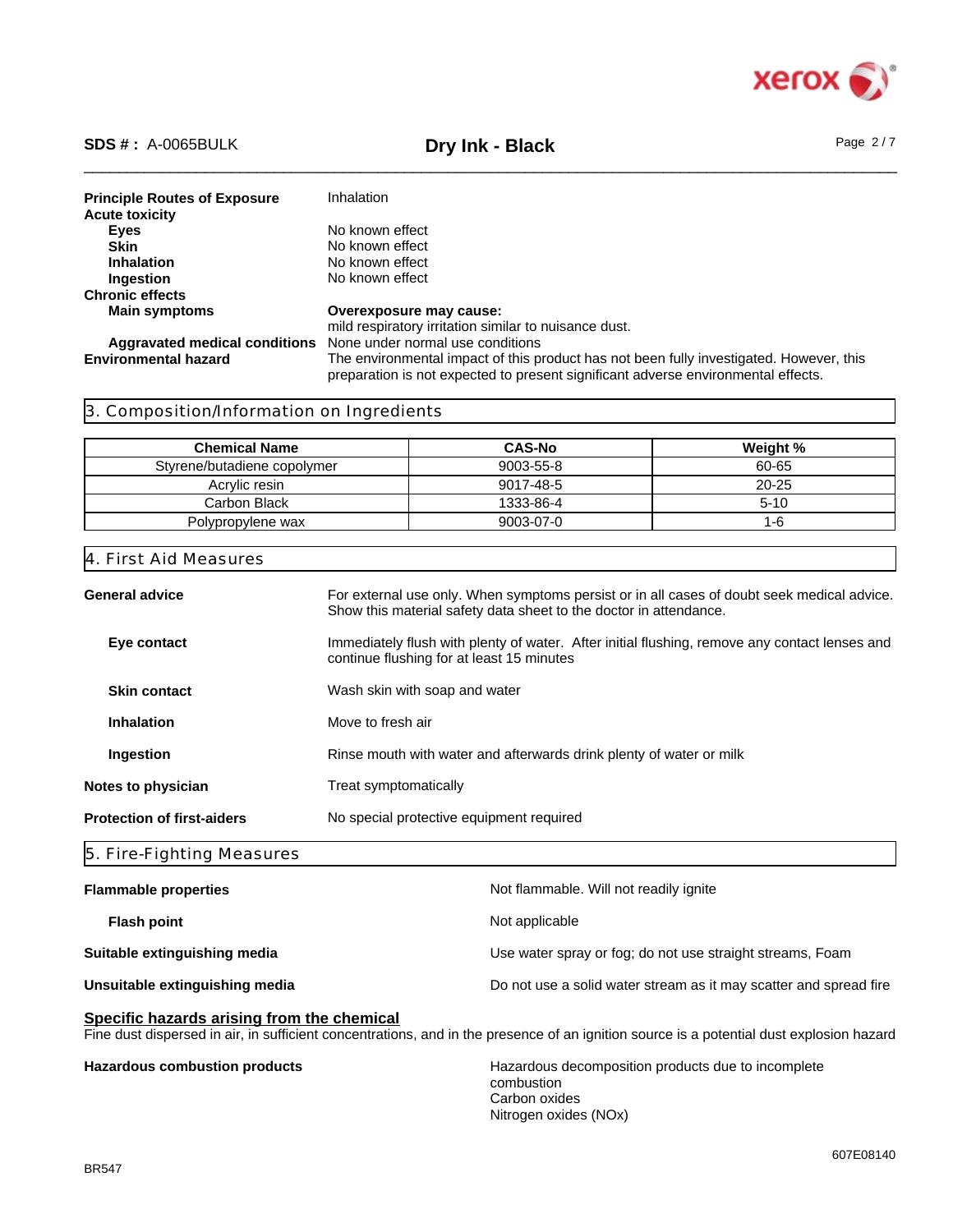

#### **Explosion Data**

**Sensitivity to Mechanical Impact**<br> **Sensitivity to Static Discharge**<br> **Sensitivity to Static Discharge**<br> **Sensitivity to Static Discharge** 

Fine dust dispersed in air, in sufficient concentrations, and in the presence of an ignition source is a potential dust explosion hazard

**Note** See Section 9 for physical properties related to explosibility

#### **Protective Equipment and Precautions for Firefighters**

In the event of fire and/or explosion do not breathe fumes. Wear fire/flame resistant/retardant clothing. Use self-contained pressure-demand breathing apparatus if needed to prevent exposure to smoke or airborne toxins.

| 6. Accidental Release Measures                  |                                                                                                                                                                                                                                                                                                                                     |  |  |  |
|-------------------------------------------------|-------------------------------------------------------------------------------------------------------------------------------------------------------------------------------------------------------------------------------------------------------------------------------------------------------------------------------------|--|--|--|
| <b>Personal Precautions</b>                     | Avoid breathing dust                                                                                                                                                                                                                                                                                                                |  |  |  |
| <b>Environmental Precautions</b>                | No special environmental precautions required                                                                                                                                                                                                                                                                                       |  |  |  |
| <b>Methods for containment</b>                  | Prevent dust cloud                                                                                                                                                                                                                                                                                                                  |  |  |  |
| Methods for cleaning up                         | Prevent dust cloud. Sweep up or vacuum up spillage and collect in suitable container for<br>disposal. Use non-sparking tools and equipment. Avoid ignition sources.                                                                                                                                                                 |  |  |  |
| <b>Other Information</b>                        | The environmental impact of this product has not been fully investigated. However, this<br>preparation is not expected to present significant adverse environmental effects.                                                                                                                                                        |  |  |  |
| 7. Handling and Storage                         |                                                                                                                                                                                                                                                                                                                                     |  |  |  |
| Advice on safe handling                         | Handling practices and processes should be consistent with the safe handling of<br>combustible dust.<br>Prevent dust cloud<br>In case of insufficient ventilation, wear suitable respiratory equipment<br>Keep away from open flames, hot surfaces and sources of ignition<br>Take precautionary measures against static discharges |  |  |  |
| <b>Technical measures/Storage</b><br>conditions | Keep container tightly closed in a dry and well-ventilated place<br>Store at room temperature                                                                                                                                                                                                                                       |  |  |  |
| Hygiene measures                                | Handle in accordance with good industrial hygiene and safety practice                                                                                                                                                                                                                                                               |  |  |  |
| <b>Industrial User</b>                          | Do not eat, drink or smoke when using this product.<br>Wash hands before breaks and at the end of workday<br>Provide regular cleaning of equipment, work area and clothing.                                                                                                                                                         |  |  |  |

8. Exposure Controls/Personal Protection

# **Exposure guidelines Product information**

| ACGIH TLV TWA        | 10 mg/m <sup>3</sup> (inhalable particles) |  |
|----------------------|--------------------------------------------|--|
| ACGIH TLV TWA        | 3 mg/m <sup>3</sup> (respirable dust)      |  |
| OSHA PEL TWA         | 15 mg/m <sup>3</sup> (total dust)          |  |
| OSHA PEL TWA         | $5 \text{ mg/m}^3$ (respirable dust)       |  |
| Xerox Exposure Limit | 2.5 mg/m <sup>3</sup> (total dust)         |  |
| Xerox Exposure Limit | 0.4 mg/m <sup>3</sup> (respirable dust)    |  |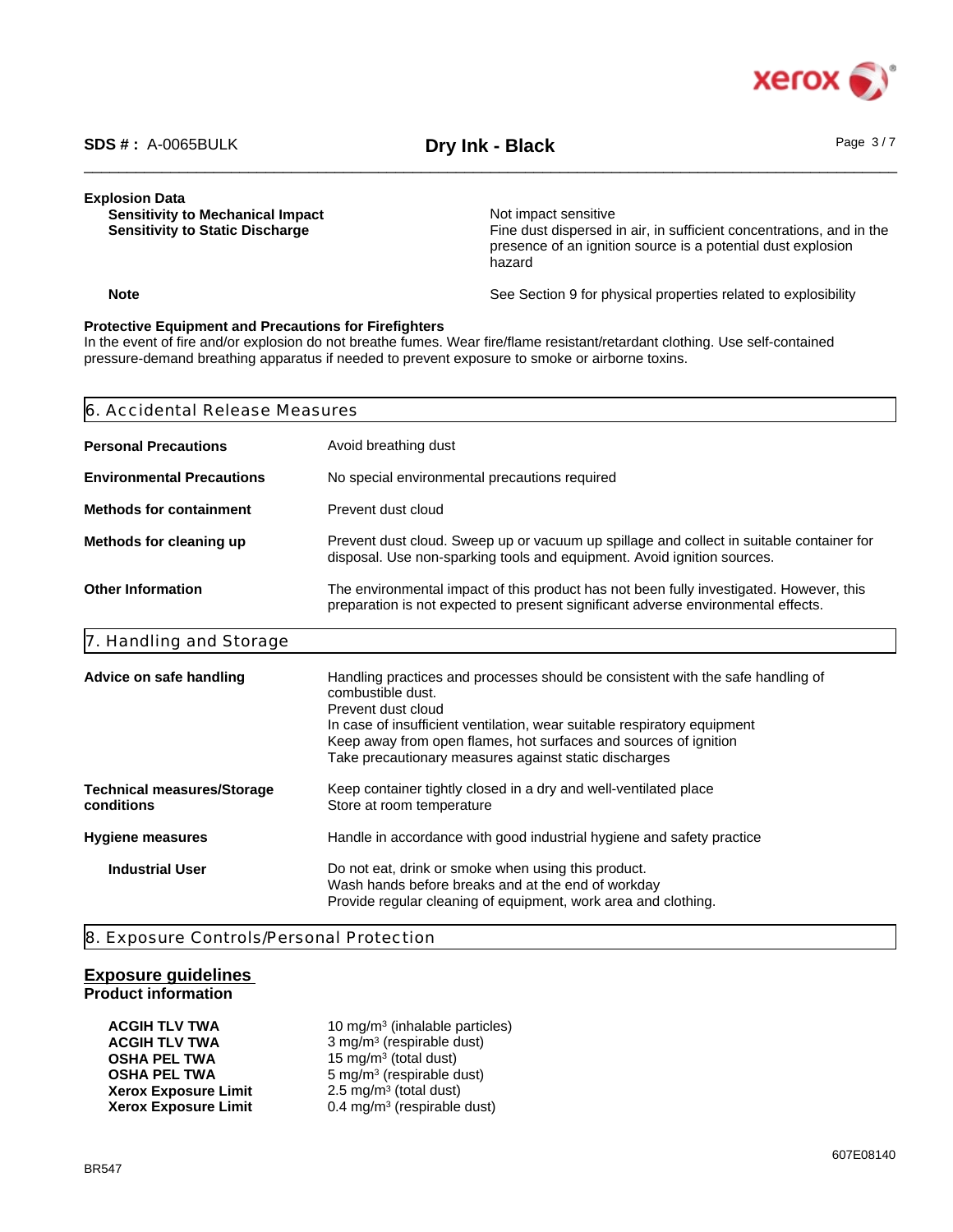

### **Other Information**

The results obtained from a Xerox sponsored Chronic Toner Inhalation Study demonstrated no lung changes in rats for the lowest (1 mg/m<sup>3</sup> ) exposure level (the level most relevant to potential human exposure). A very slight degree of fibrosis was noted in 25% of animals at the middle (4mg/m<sup>3</sup>) exposure level, while a slight degree of fibrosis was noted in all the animals at the highest (16 mg/m<sup>3</sup> ) exposure level. These findings are attributed to "lung overloading", a generic response to excessive amounts of any dust retained in the lungs for a prolonged period. This study was conducted using a special test toner to comply with an EPA testing protocol.

# **Occupational Exposure Controls**

| <b>Engineering measures</b> | Engineering controls should be used to maintain airborne dust levels below established<br>exposure limits                                                                                                                                                                                         |
|-----------------------------|---------------------------------------------------------------------------------------------------------------------------------------------------------------------------------------------------------------------------------------------------------------------------------------------------|
| Industrial use              | Equipment and processes should be designed and operated in accordance with directives<br>for safe handling of combustible dust. Provide appropriate exhaust ventilation at places<br>where dust is formed. Ensure all equipment is electrically grounded before beginning<br>transfer operations. |

# **Personal Protective Equipment**

# **Industrial use / Bulk containers**

|                | <b>Respiratory protection</b> | No special protective equipment required                                                                                                                     |
|----------------|-------------------------------|--------------------------------------------------------------------------------------------------------------------------------------------------------------|
|                | <b>Eye/Face protection</b>    | No special protective equipment required                                                                                                                     |
|                | Skin and body protection      | No special protective equipment required                                                                                                                     |
|                | <b>Hand protection</b>        | No special protective equipment required                                                                                                                     |
| Industrial use |                               | If exposure limits are exceeded or irritation is experienced, NIOSH/MSHA approved<br>respiratory protection should be worn Wear protective eyewear (goggles) |

# 9. Physical and Chemical Properties

**Partition coefficient** Not applicable<br> **Evaporation rate** Not applicable

| Appearance<br><b>Odor threshold</b><br>рH<br><b>Flash point</b><br>Softening point                                          | Powder<br>Not applicable<br>Not applicable<br>Not applicable<br>49 - 60 °C / 120 - 140 °F |                                                       | Odor<br><b>Physical state</b><br>Color<br><b>Boiling</b><br>point/range<br><b>Autoignition</b><br>temperature | Faint<br>Solid<br><b>Black</b><br>Not applicable<br>Not applicable          |
|-----------------------------------------------------------------------------------------------------------------------------|-------------------------------------------------------------------------------------------|-------------------------------------------------------|---------------------------------------------------------------------------------------------------------------|-----------------------------------------------------------------------------|
| <b>Flammability Limits in Air</b>                                                                                           |                                                                                           | Not applicable                                        |                                                                                                               |                                                                             |
| <b>Explosive properties</b><br><b>Minimum ignition energy</b><br>Vapor pressure<br>Vapor density<br><b>Water solubility</b> | Maximum rate of explosion pressure rise (KSt)<br><b>Maximum explosion pressure (Pmax)</b> | Not applicable<br>Not applicable<br><b>Negligible</b> | 185 - 278 m*bars/sec<br>7.9 - 9.0 bar<br><3 millijoules                                                       | (Method: ASTM E 1226 Standard Test Method for Explosibility of Dust Clouds) |
| <b>Viscositv</b>                                                                                                            |                                                                                           | Not applicable                                        |                                                                                                               |                                                                             |

Not applicable<br>Not applicable

**Evaporation rate**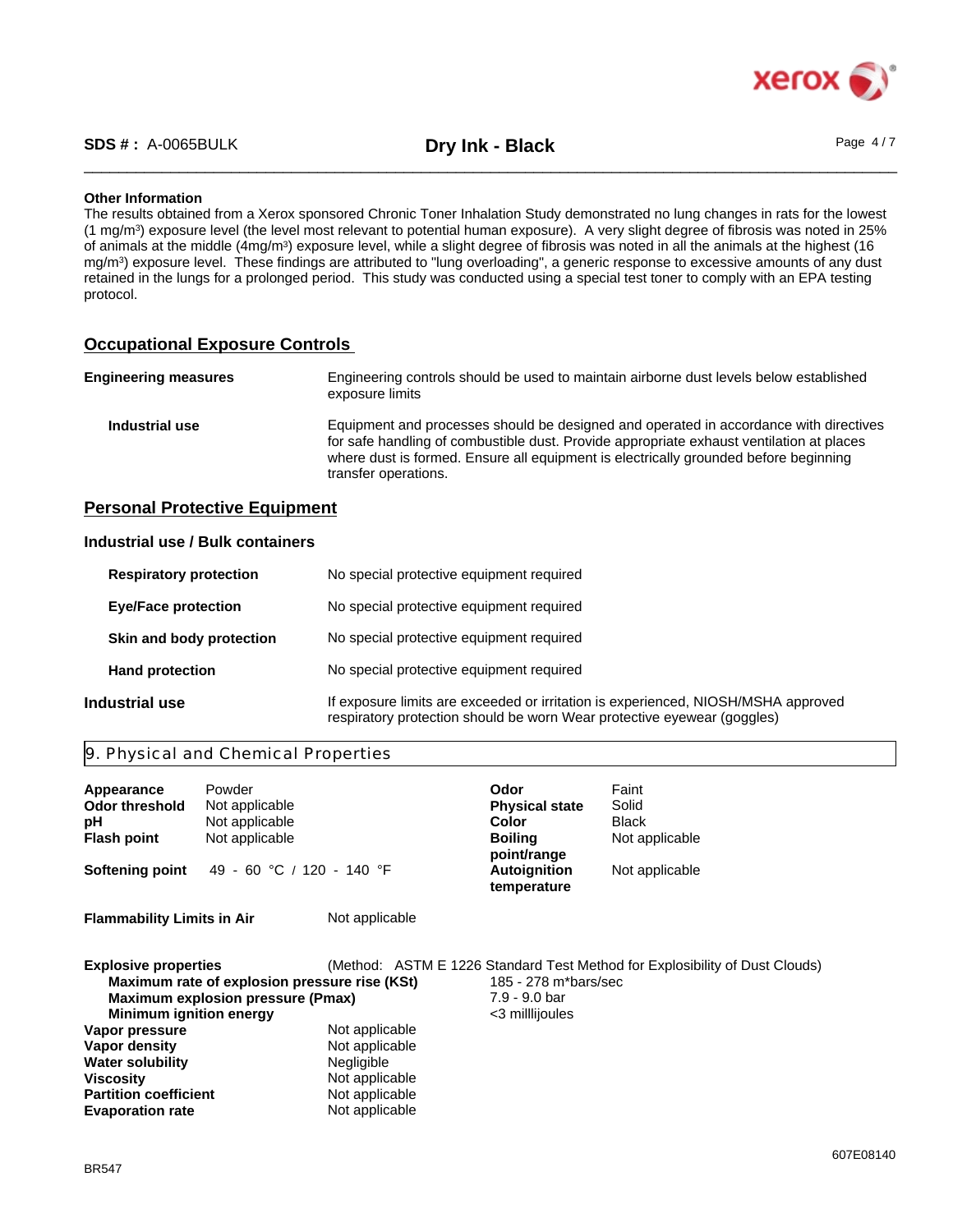

# \_\_\_\_\_\_\_\_\_\_\_\_\_\_\_\_\_\_\_\_\_\_\_\_\_\_\_\_\_\_\_\_\_\_\_\_\_\_\_\_\_\_\_\_\_\_\_\_\_\_\_\_\_\_\_\_\_\_\_\_\_\_\_\_\_\_\_\_\_\_\_\_\_\_\_\_\_\_\_\_\_\_\_\_\_\_\_\_\_\_\_\_\_\_ **SDS # :** A-0065BULK **Dry Ink - Black** Page 5 / 7

| Melting point/range<br>Freezing point<br><b>Decomposition temperature</b><br><b>Specific gravity</b> | Not determined<br>Not applicable<br>Not determined<br>$\sim$ 1                                         |  |
|------------------------------------------------------------------------------------------------------|--------------------------------------------------------------------------------------------------------|--|
| 10. Stability and Reactivity                                                                         |                                                                                                        |  |
| Reactivity                                                                                           | No dangerous reaction known under conditions of normal use                                             |  |
| Stability                                                                                            | Stable under normal conditions                                                                         |  |
| Incompatible products                                                                                | None                                                                                                   |  |
| <b>Conditions to Avoid</b>                                                                           | Heat, flames and sparks<br>Take precautionary measures against static discharges<br>Prevent dust cloud |  |
| Hazardous Decomposition Products None under normal use                                               |                                                                                                        |  |
| <b>Hazardous polymerization</b>                                                                      | Hazardous polymerization does not occur                                                                |  |
| <b>Hazardous reactions</b>                                                                           | None under normal processing                                                                           |  |
| 11. Toxicological Information                                                                        |                                                                                                        |  |
| The toxicity data noted below is based on the test results of similar reprographic materials.        |                                                                                                        |  |

# **Acute toxicity**

| <b>AVULG LUAIVILY</b>         |                                                                                      |                                              |            |  |
|-------------------------------|--------------------------------------------------------------------------------------|----------------------------------------------|------------|--|
| <b>Product information</b>    |                                                                                      |                                              |            |  |
| <b>Irritation</b>             |                                                                                      | No skin irritation, No eye irritation        |            |  |
| LD50 Oral                     | $> 5$ g/kg (rat)                                                                     |                                              |            |  |
| <b>LD50 Dermal</b>            | $> 5$ g/kg (rabbit)                                                                  |                                              |            |  |
| <b>LC50 Inhalation:</b>       |                                                                                      | $> 5$ mg/L (rat, 4 hr)                       |            |  |
| <b>Eyes</b>                   | No known effect                                                                      |                                              |            |  |
| <b>Skin</b>                   | No known effect                                                                      |                                              |            |  |
| <b>Inhalation</b>             | No known effect                                                                      |                                              |            |  |
| Ingestion                     | No known effect                                                                      |                                              |            |  |
| <b>Chronic toxicity</b>       |                                                                                      |                                              |            |  |
| <b>Product information</b>    |                                                                                      |                                              |            |  |
| <b>Chronic effects</b>        |                                                                                      | No known effects under normal use conditions |            |  |
| <b>Main symptoms</b>          | <b>Overexposure may cause:</b> mild respiratory irritation similar to nuisance dust. |                                              |            |  |
| Aggravated medical conditions | None under normal use conditions                                                     |                                              |            |  |
| Carcinogenicity               |                                                                                      | See "Other Information" in this section.     |            |  |
| <b>Chemical Name</b>          |                                                                                      | <b>IARC</b>                                  | <b>NTP</b> |  |
| Carbon Black                  |                                                                                      | 2B                                           |            |  |

#### **Other information**

The IARC (International Agency for Research on Cancer) has listed carbon black as "possibly carcinogenic to humans". The classification is based on studies evaluating pure, "free" carbon black. In contrast, toner is a formulation composed of specially prepared polymer and a small amount of carbon black (or other pigment). In the process of making toner, the small amount of carbon black becomes encapsulated within a matrix. Xerox has performed extensive testing of toner, including a chronic bioassay (test for potential carcinogenicity). Exposure to toner did not produce evidence of cancer in exposed animals. The results were submitted to regulatory agencies and published extensively.

# **Other toxic effects**

**Product information**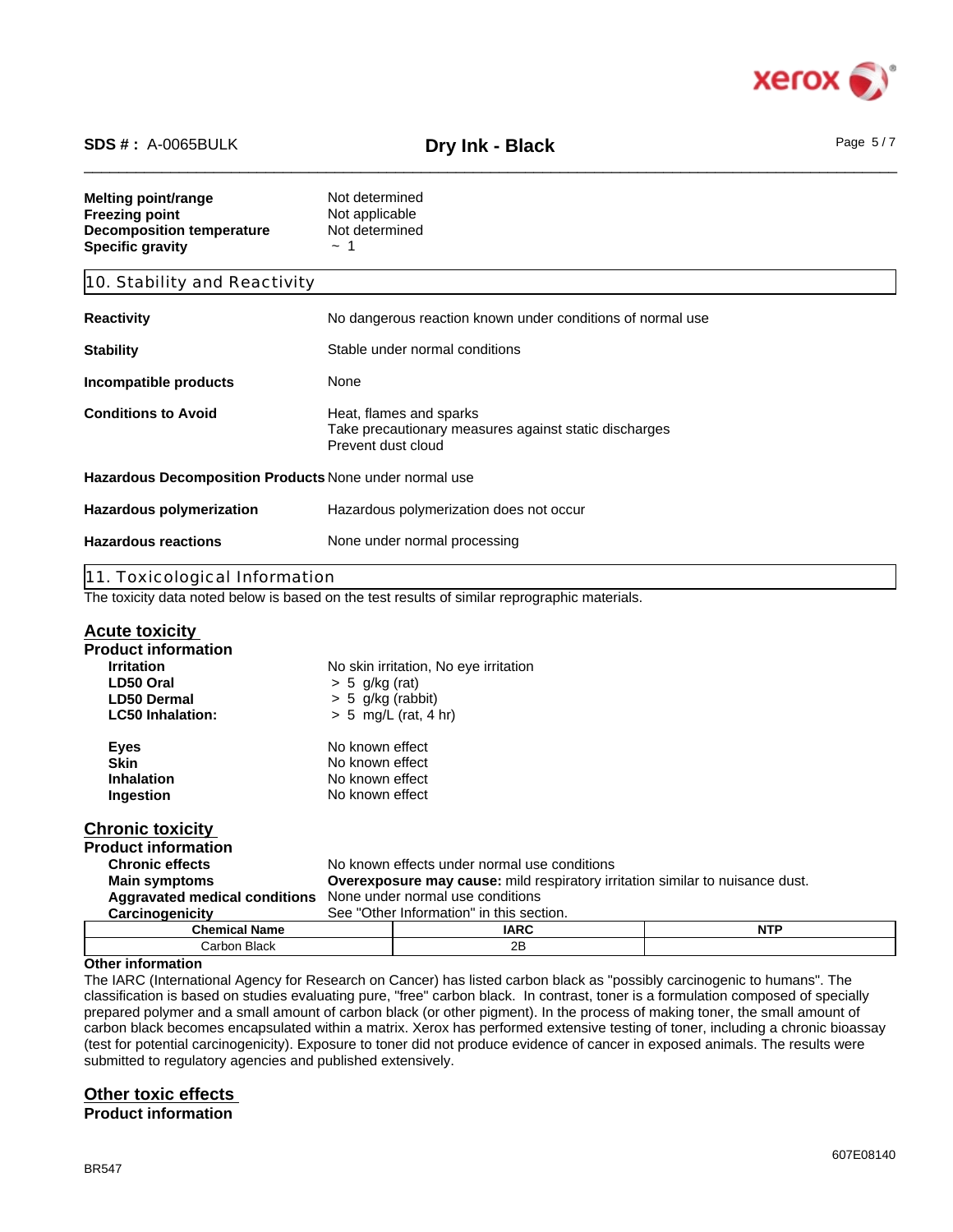

# \_\_\_\_\_\_\_\_\_\_\_\_\_\_\_\_\_\_\_\_\_\_\_\_\_\_\_\_\_\_\_\_\_\_\_\_\_\_\_\_\_\_\_\_\_\_\_\_\_\_\_\_\_\_\_\_\_\_\_\_\_\_\_\_\_\_\_\_\_\_\_\_\_\_\_\_\_\_\_\_\_\_\_\_\_\_\_\_\_\_\_\_\_\_ **SDS # :** A-0065BULK **Dry Ink - Black** Page 6 / 7

| <b>Sensitization</b>        | No sensitization responses were observed |
|-----------------------------|------------------------------------------|
| <b>Mutagenic effects</b>    | Not mutagenic in AMES Test               |
| Developmental toxicity      | None known.                              |
| <b>Teratogenicity</b>       | None known                               |
| <b>Target organ effects</b> | None known                               |
| Other adverse effects       | None known                               |
| <b>Aspiration Hazard</b>    | Not applicable                           |

## 12. Ecological Information

#### **Ecotoxicity**

The environmental impact of this product has not been fully investigated. However, this preparation is not expected to present significant adverse environmental effects.

| Persistence and degradability | No information available.                                                                                                                                                                                                                                                                                                                                                                                                                                                                                                      |
|-------------------------------|--------------------------------------------------------------------------------------------------------------------------------------------------------------------------------------------------------------------------------------------------------------------------------------------------------------------------------------------------------------------------------------------------------------------------------------------------------------------------------------------------------------------------------|
| 13. Disposal Considerations   |                                                                                                                                                                                                                                                                                                                                                                                                                                                                                                                                |
| Waste Disposal Methods        | This material, as supplied, is not a hazardous waste according to Federal regulations (40<br>CFR 261). This material could become a hazardous waste if it is mixed with or otherwise<br>comes in contact with a hazardous waste, if chemical additions are made to this material, or<br>if the material is processed or otherwise altered. Consult 40 CFR 261 to determine whether<br>the altered material is a hazardous waste. Consult the appropriate state, regional, or local<br>regulations for additional requirements. |
| Contaminated packaging        | Dispose of in accordance with local regulations.                                                                                                                                                                                                                                                                                                                                                                                                                                                                               |
| 14. Transport Information     |                                                                                                                                                                                                                                                                                                                                                                                                                                                                                                                                |
|                               |                                                                                                                                                                                                                                                                                                                                                                                                                                                                                                                                |

**Note** This material is not subject to regulation as a hazardous material for shipping.

## 15. Regulatory Information

# **International Inventories**

| TSCA                 | Complies |
|----------------------|----------|
| <b>DSL/NDSL</b>      | Complies |
| <b>EINECS/ELINCS</b> | Complies |

# **U.S. Federal Regulations**

#### **SARA 313**

Section 313 of Title III of the Superfund Amendments and Reauthorization Act of 1986 (SARA). This product does not contain any chemicals which are subject to the reporting requirements of the Act and Title 40 of the Code of Federal Regulations, Part 372. **Clean Water Act**

This product is not regulated as a pollutant pursuant to the Clean Water Act (40 CFR 122.21 and 40 CFR 122.42).

**Clean Air Act, Section 112 Hazardous Air Pollutants (HAPs) (see 40 CFR 61)**

This product is not regulated as a hazardous air pollutant (HAPS) under Section 112 of the Clean Air Act Amendments of 1990. **CERCLA**

This material, as supplied, does not contain any substances regulated as hazardous substances under the Comprehensive Environmental Response Compensation and Liability Act (CERCLA) (40 CFR 302) or the Superfund Amendments and Reauthorization Act (SARA) (40 CFR 355). There may be specific reporting requirements at the local, regional, or state level pertaining to releases of this material.